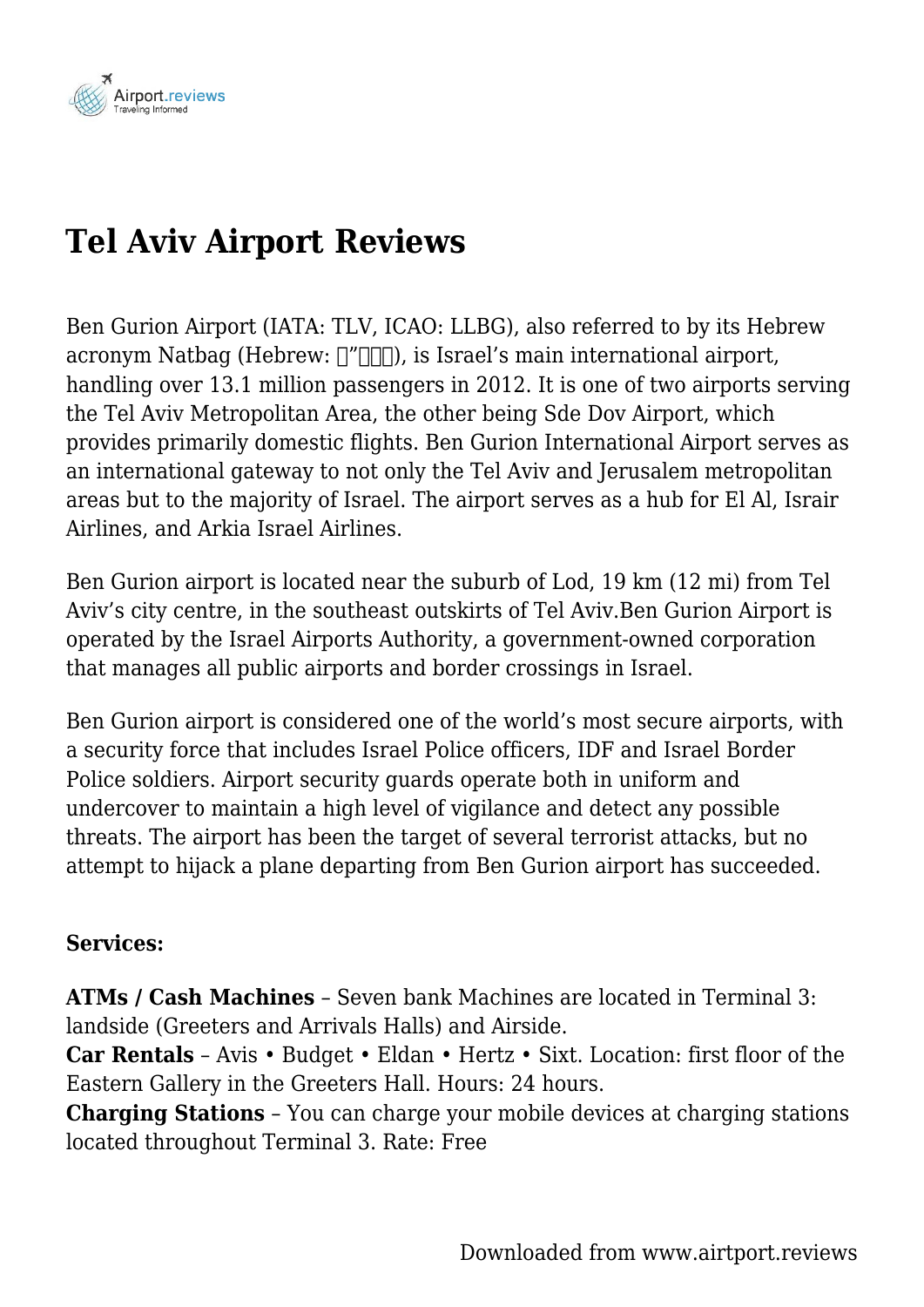

**Currency Exchange** – Bank Hapoalim and Changeplace offer foreign exchange services. Locations: 3rd floor, at the entrance to Buy & Bye Shopping Mall (Landside) and the Rotunda (Airside). There are currently 8 locations.

**Food / Restaurants** – As of the last guide update, I don't know if there are any 24 hour food concessions available.

»Landside: Kosca Coffee

»Airside: Arcafe • Segafredo Espresso • McCafe • Pizza Hut • McDonalds **Information Desk** – Locations: Check-in Hall, opposite entrance 32 (Landside), Rotunda (Airside) and Greeter's Hall, opposite entrance 3 (landside). Hours: open 24 hours.

**Luggage Storage / Lockers** – Location: Western "kerem" short term parking lot on Ground Level G. Hours: Sun-Thurs (8am-8pm), Fri (8am-3pm), Sat (8pm-12am). Rate: free of charge

**Showers** – not available

**Synagogues** – Locations: Rotunda Hall (Airside, first floor) and Greeters Hall (Landside).

**Internet –** Free WiFi is available at the Tel Aviv Airport.

### **Airport opening hours:**

Open 24 hours

#### **Website:**

[Tel Aviv Airport Official Website](http://www.iaa.gov.il/Rashat/en-US/Airports/BenGurion/)

### **Tel Aviv Airport Map**